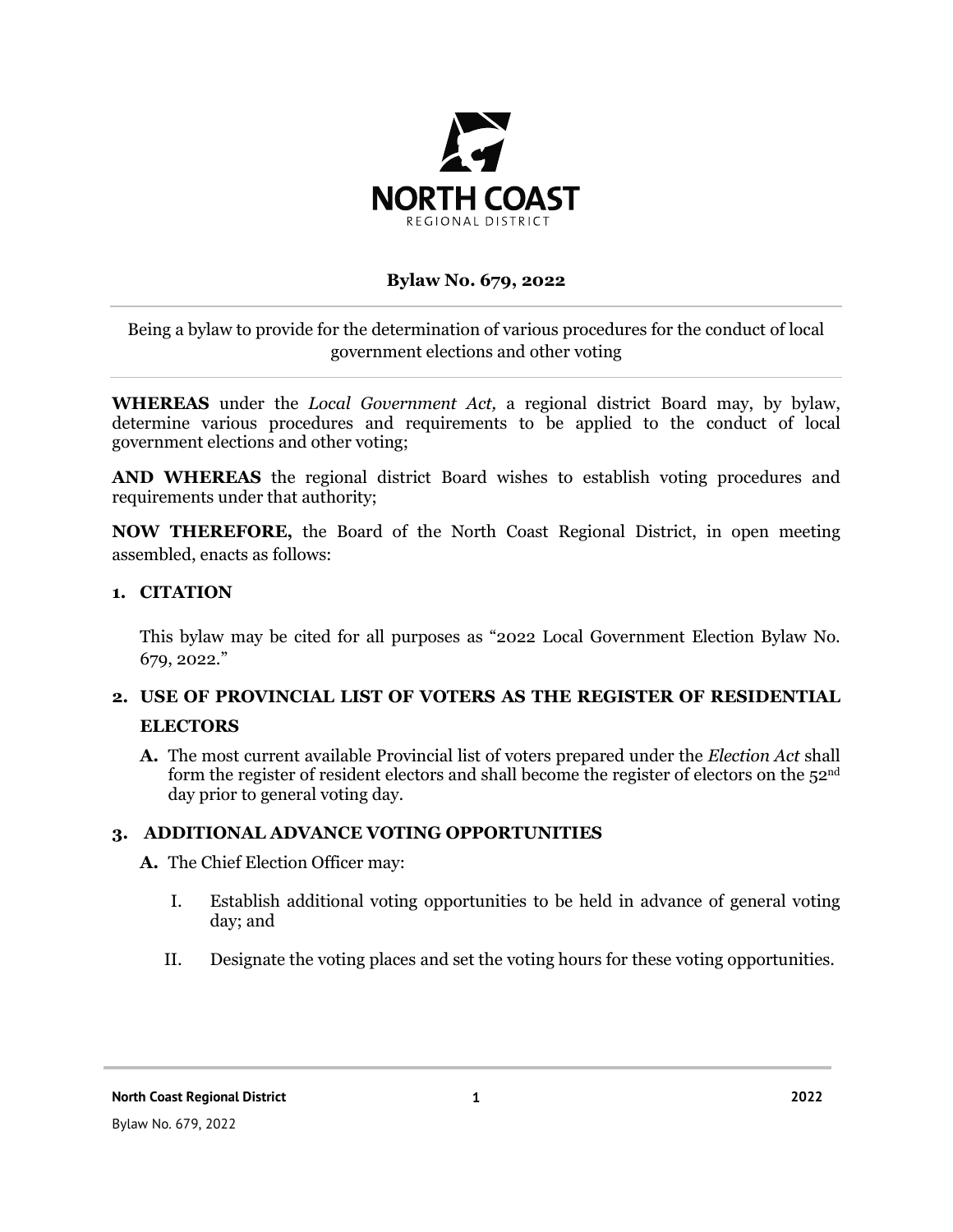### **4. SPECIAL VOTING OPPORTUNITIES**

- **A.** The Chief Election Officer may establish the dates, locations, and voting hours within the limits set out in the *Local Government Act*, for the special voting opportunities.
- **B.** The following restrictions apply to persons who may vote at this special voting opportunity:
	- I. The only electors who may vote are electors who, on the date on which the special voting opportunity is held and before the end of the voting hours for the special voting opportunity, have been admitted as patients to a hospital within the region.
- **C.** The following procedures for voting and for conducting the voting proceedings only apply to the special voting opportunity:
	- I. A portable lap type voting booth is to be utilized.
	- II. All other voting procedures are as per normal.
	- III. Upon completion of the marking of the ballot it is to be deposited by the elector in the ballot box supplied by the presiding election official.
	- IV. Upon completion of the special voting the ballot boxes are to be sealed until the time of counting.
	- V. The Board of the NCRD authorizes the Chief Election Officer to limit the number of candidate's representatives who may be present at the special voting opportunity.

## **5. ADDITIONAL GENERAL VOTING OPPORTUNITIES**

**A.** The Chief Election Officer may designate the voting places and set the voting hours within the limits set out in the *Local Government Act* for additional general voting opportunities.

# **6. MAIL BALLOT VOTING**

- **A.** As authorized under section 110 of the *Local Government Act*, the Chief Election Officer may allow for voting and registration to be done by mail for those electors who reside in Electoral Areas A, C, D and E.
- **B.** The following procedures for voting and registration must apply:
	- I. An applicant shall apply by giving their name and address to the Chief Election Officer during the period established by the Chief Election Officer in accordance with the *Local Government Act.*
- II. Upon the applicant making a request for a mail ballot, the Chief Election Officer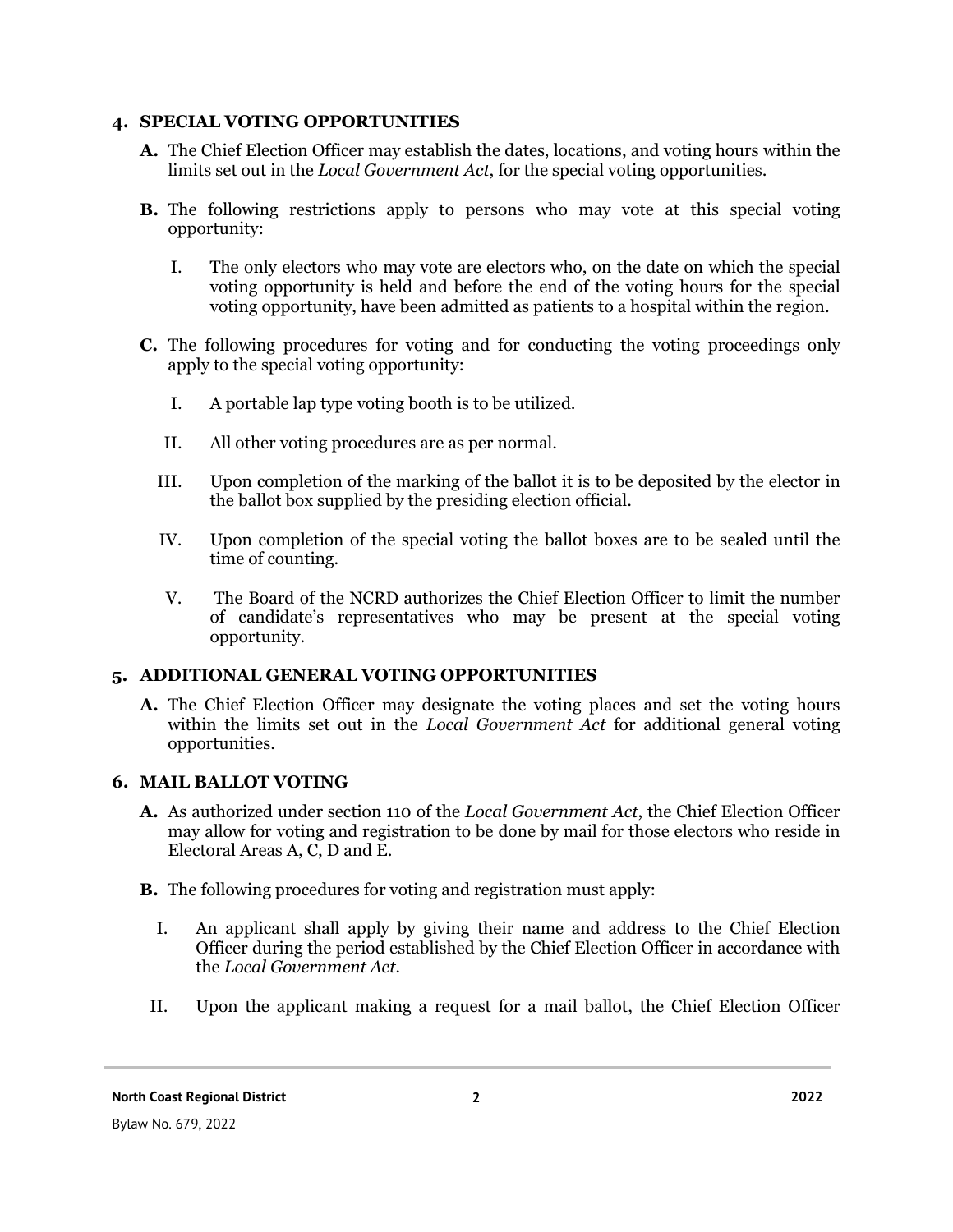shall, between the time when the ballots are ready and 4:00 p.m. 2 days before general voting day:

- a. Make available to the applicant, a mail ballot package which contains:
	- i. The content set out in section 110(7) of the *Local Government Act;*
	- ii. Additional instructions; and
	- iii. A statement advising the elector that:
		- a. The elector must meet the eligibility to vote criteria, and
		- b. The elector must attest to such fact, and
- b. Record in the register of mail ballots and, upon request, make available for inspection:
	- i. The name and address of the elector to whom the mail ballot package was issued; and
	- ii. The number of the elector, the number of the voting division in which the person is registered as an elector, or "new elector", if that person is not registered as an elector; and
	- iii. Any other information that the Chief Election Officer deems helpful to maintain the register of ballots.
- **C.** As per the applicant's direction, the Chief Election Officer may distribute the mail ballot package in any of the following ways:
	- I. Sending the mail ballot package by Canada Post;
- II. Sending the mail ballot package by courier at the expense of the applicant;
- III. Having the mail ballot package picked up by the applicant at a designated time and location; or
- IV. Having the mail ballot package picked up by an authorized person at a designated time and location.
- **D.** The Chief Election Officer may request that the authorized person show identification and sign a form before providing the authorized person with the mail ballot package.
- **E.** To vote by mail ballot, the elector shall mark the ballot in accordance with the instructions contained in the mail ballot package provided by the Chief Election Officer.
- **F.** After marking the ballot, the elector shall:
	- I. Place the ballot in the secrecy envelope provided and seal the secrecy envelope;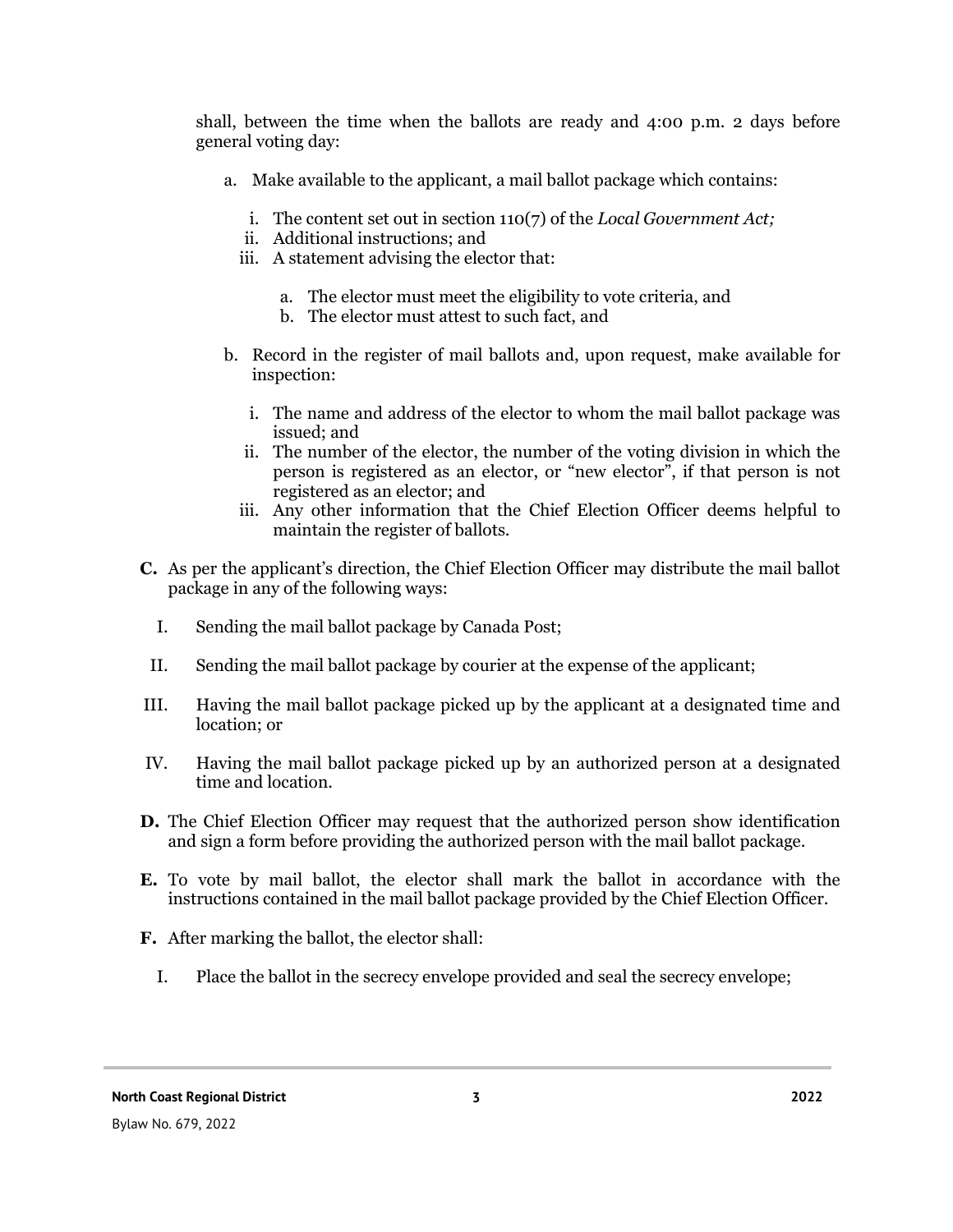- II. Place the secrecy envelope in the certification envelope, and complete and sign the certification printed on such envelope, and then seal the certification envelope;
- III. Place the certification envelope, together with a completed elector registration application, if required, in the outer envelope, and then seal the outer envelope; and
- IV. Mail, or have delivered, the outer envelope and its contents to the Chief Election Officer no later than the close of voting on general voting day.
- **G.** Until 4:00 p.m. 2 days before general voting day, the Chief Election Officer shall, upon receipt of the return envelope and its contents:
	- I. Immediately record the date of receipt in the register of mail ballots; and
- II. Open the return envelope.
- **H.** When the Chief Election Officer examines the certification envelope, the Chief Election Officer shall:
	- I. Confirm the identity of the elector as an applicant on the register of mail ballots;
- II. Determine the fulfilment of the requirements in section 70 of the Local Government Act and the completeness of any application to register, if required; and
- III. Determine the completeness of the certification envelope.
- **I.** If the Chief Election Officer is satisfied that the elector has met the requirements in section 6(H), the Chief Election Officer shall:
	- I. Mark the certification envelope as "accepted"; and
- II. Place the accepted certification envelope with the other certification envelopes.
- **J.** If the Chief Election Officer determines that:
	- I. The Chief Election Officer is not satisfied as to the identity to the elector; or
- II. The elector has not completed the application to register properly;

The Chief Election Officer shall mark the certification envelope as "rejected", indicate the reason for the rejection and set aside the rejected certification envelope unopened.

- **K.** The Chief Election Officer shall retain in their custody all opened and unopened certification envelopes.
- **L.** After 4:00 p.m. 2 days before general voting day, the Chief Election Officer, in the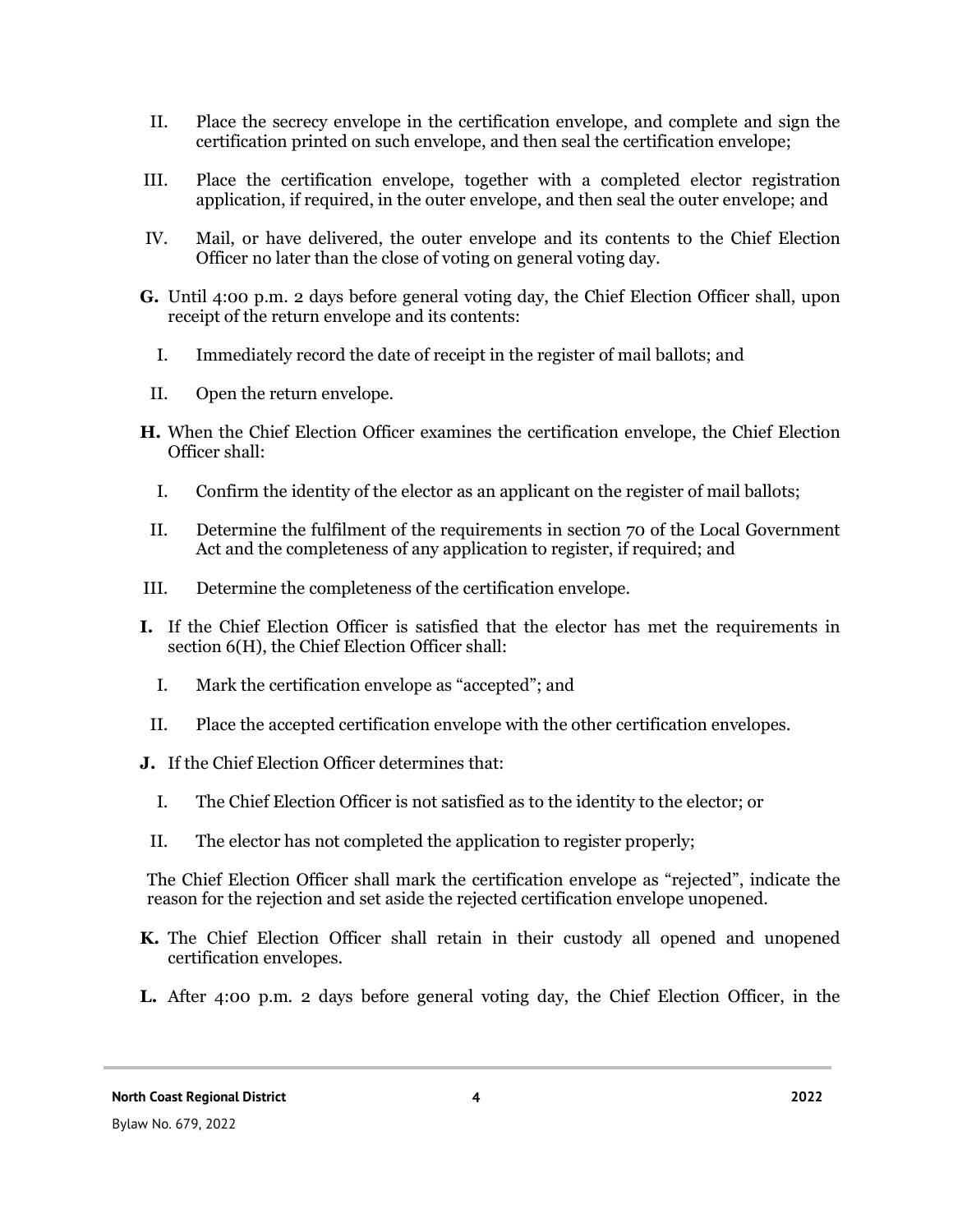presence of at least 1 other person, including any candidate representatives, shall:

- I. Deal with any challenges to the electors involving the accepted certification envelopes;
- II. Open the certification envelopes;
- III. Remove the secrecy envelopes containing the ballots; and
- IV. Place the secrecy envelope containing the ballot in the ballot box.
- **M.** If the Chief Election Officer receives a return envelope with its contents after 4:00 p.m. 2 days before general voting day but before the close of general voting, the Chief Election Officer shall:
	- I. Handle those return envelopes in accordance with section 6(G) at the time that the Chief Election Officer receives the return envelopes;
- II. Retain all accepted certification envelopes until the close of general voting day;
- III. Process the accepted certification envelopes in accordance with sections 6(G) through 6(K) after the close of general voting day.
- **N.** As soon as possible after all of the secrecy envelopes have been placed in the ballot box, in the presence of at least 1 other person and any candidate representatives, the Chief Election Officer shall supervise:
	- I. The opening of the ballot boxes;
- II. The opening of the secrecy envelopes; and
- III. The counting of the ballots in accordance with the provisions of the Local Government Act.
- **O.** If the Chief Election Officer receives a return envelope with its contents after the close of general voting day, the Chief Election Officer shall:
	- I. Mark the return envelope as "rejected";
- II. Indicate the reason why the return envelope was rejected on the return envelope; and
- III. Place the unopened return envelope with the other rejected return envelopes.
- **P.** The Chief Election Officer shall keep sufficient records so that challenges of the elector's right to vote may be made in accordance with the intent of section 126 of the *Local*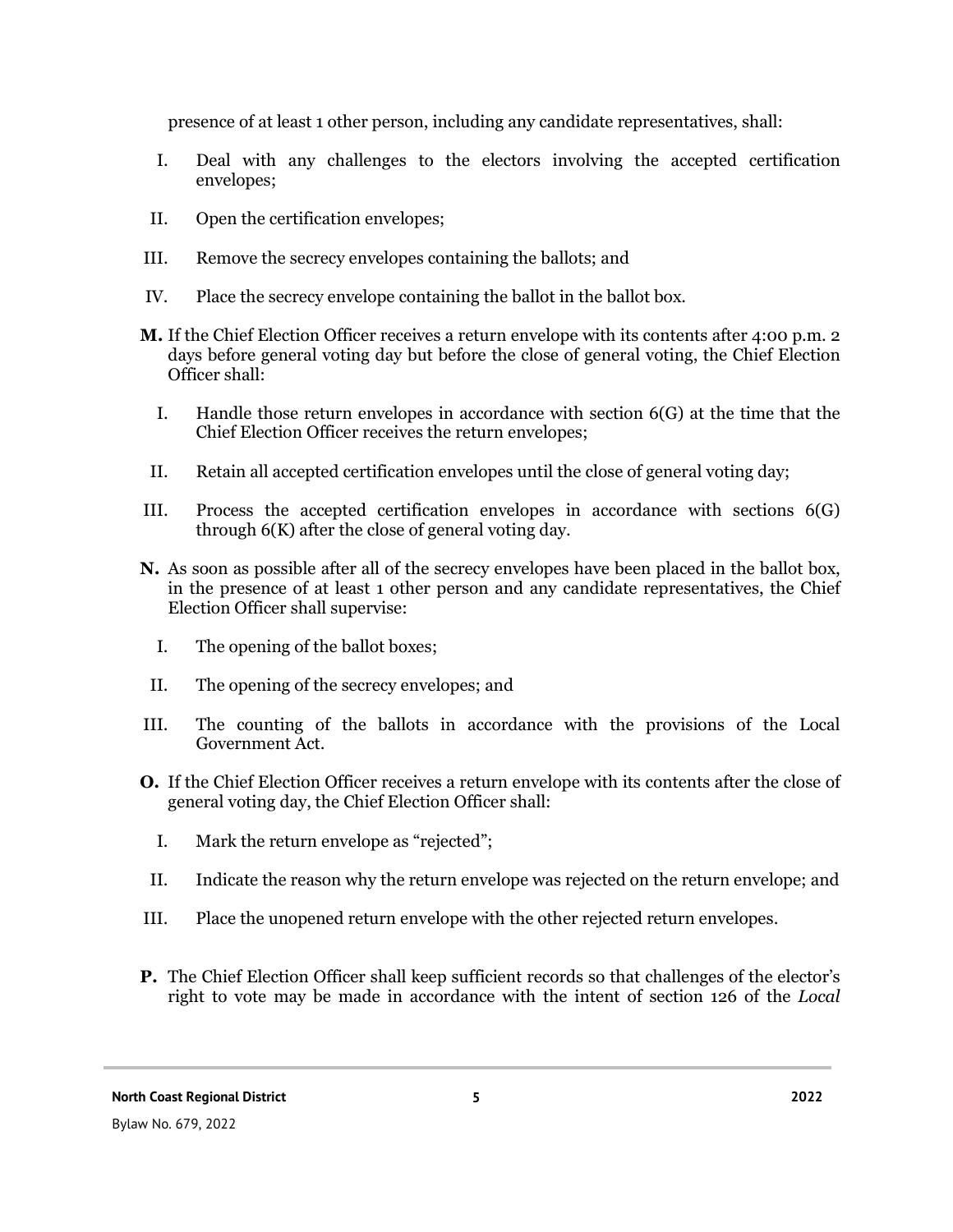### *Government Act.*

**Q.** If, upon receiving a request for a mail ballot, the Chief Election Officer determines that another person has voted or has already been issued a mail ballot in the elector's name, the Chief Election Officer shall complete with section 127 of the *Local Government Act.*

### **7. ORDERS OF NAMES ON BALLOT**

**A.** The order of names of candidates on the ballot will be determined by lot in accordance with section 117 of the *Local Government Act*.

### **8. NUMBERS OF SCRUTINEERS AT VOTING PLACES**

**A.** As authorized under section 120(3) of the *Local Government Act*, the number of scrutineers for each candidate that may attend at an election is one (1) scrutineer for each ballot box in use.

### **9. RESOLUTION OF TIE VOTE AFTER JUDICIAL RECOUNT**

**A.** In the event of a tie vote after a judicial recount, the tie vote will be resolved by conducting a lot in accordance with section 151 of the *Local Government Act.*

#### **10.REPEAL**

The Local Government Election Bylaw No. 616, 2017 is hereby repealed.

| Read a first time this  | $18th$ day of March, 2022 |
|-------------------------|---------------------------|
| Read a second time this | $18th$ day of March, 2022 |
| Read a third time this  | $18th$ day of March, 2022 |
| <b>Adopted</b> this     | $18th$ day of March, 2022 |